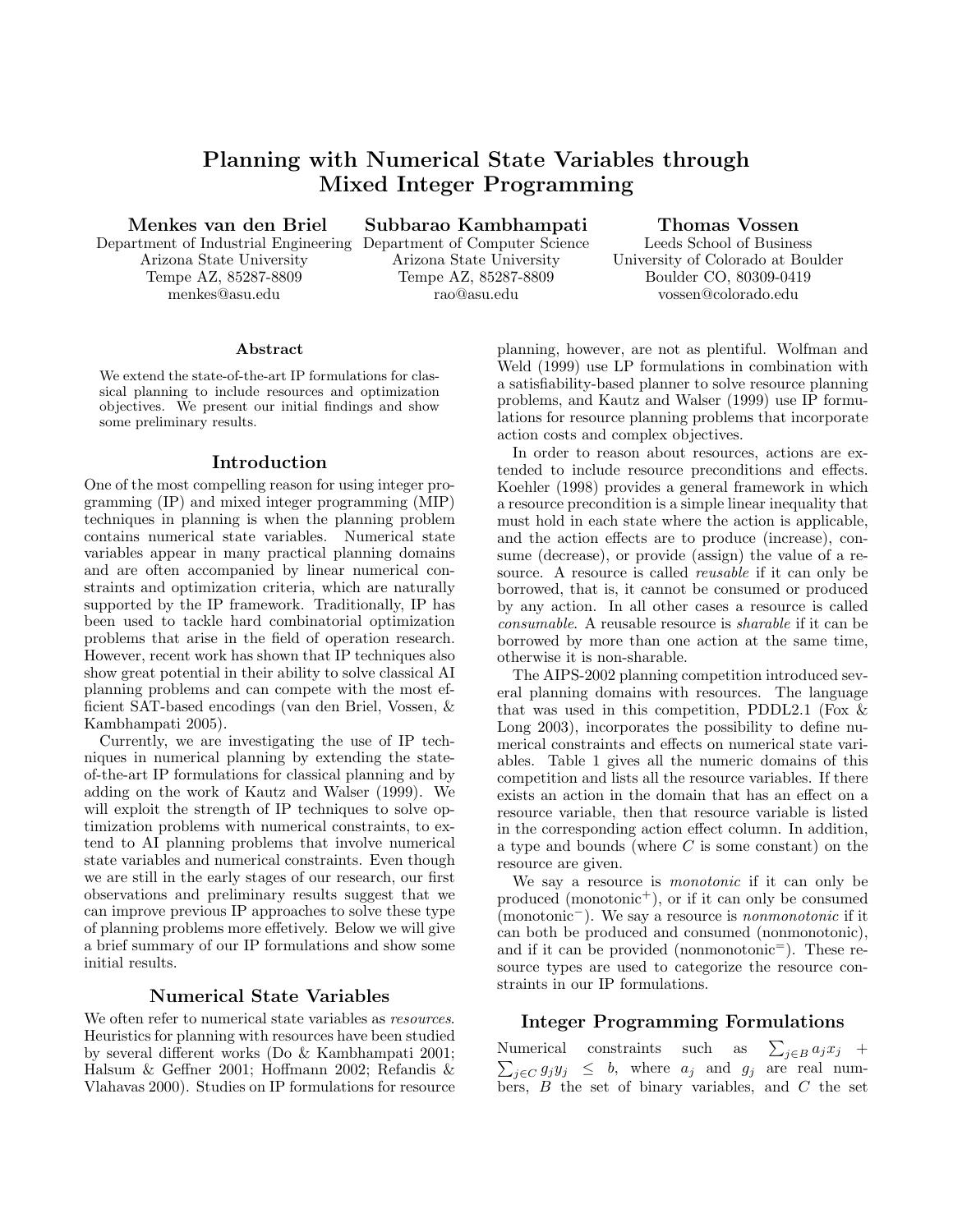| Domain     | Increase               | Decrease                     | Assign                     | <b>Type</b>               | <b>Bounds</b> |
|------------|------------------------|------------------------------|----------------------------|---------------------------|---------------|
| Depots     | $current$ load $?z)$   | (current-load ?z)            |                            | nonmonotonic              | [0,C]         |
|            | $(\text{fuel-cost})$   |                              |                            | monotonic <sup>+</sup>    | $[0,\infty)$  |
| Driverlog  | (driven)               |                              |                            | monotonic <sup>+</sup>    | $[0,\infty)$  |
|            | (walked)               |                              |                            | monotonic <sup>+</sup>    | $[0,\infty)$  |
| Rovers     | $(energy ?\mathbf{x})$ | $(\text{energy } ?\text{x})$ |                            | nonmonotonic              | $[0,\infty)$  |
|            | (recharges)            |                              |                            | monotonic <sup>+</sup>    | $[0,\infty)$  |
| Satellite  | (fuel-used)            |                              |                            | monotonic <sup>+</sup>    | $[0,\infty)$  |
|            | (data-stored)          |                              |                            | monotonic <sup>+</sup>    | $[0,\infty)$  |
|            |                        | $(\text{fuel} ?s)$           |                            | monotonic <sup>-</sup>    | [0,C]         |
|            |                        | data-capacity ?s)            |                            | $monotonic^-$             | [0,C]         |
| Settlers   | (available ?r ?v)      | available ?r ?v)             | $(\text{available ?r ?v})$ | nonmonotonic <sup>=</sup> | $[0,\infty)$  |
|            | (available ?r ?p)      | (available ?r ?p)            |                            | nonmonotonic              | $[0,\infty)$  |
|            | $(space-in ?v)$        | $(space-in ?v)$              |                            | nonmonotonic              | $[0,\infty)$  |
|            | (labor)                |                              |                            | monotonic <sup>+</sup>    | $[0,\infty)$  |
|            | (pollution)            |                              |                            | monotonic <sup>+</sup>    | $[0,\infty)$  |
| <b>UMT</b> | (weight-load-v?v)      | weight-load- $v$ ? $v$ )     |                            | nonmonotonic              | $[0,\infty)$  |
|            | (volume-load-v?v)      | volume-load-v?v)             |                            | nonmonotonic              | $[0,\infty)$  |
|            | (volume-load-1 ?1)     | volume-load-1 ?1)            |                            | nonmonotonic              | $[0,\infty)$  |
| Zenotravel | (onboard ?a)           | (onboard ?a)                 |                            | nonmonotonic              | $[0,\infty)$  |
|            | (total-fuel-used)      |                              |                            | monotonic <sup>+</sup>    | $[0,\infty)$  |
|            |                        | $(\text{fuel} ?a)$           | $(\text{fuel} ?a)$         | nonmonotonic=             | [0,C]         |

Table 1: The numeric domains of the AIPS-2002 planning competition

of continuous and integer variables, have received a great deal of attention in the field of mixed integer programming (Savelsbergh 1994). We integrate some of the ideas presented in this field to deal with the numerical constraints and variables that are present in resource planning domains.

Our IP formulations for resource planning are an extension to the IP formulations given by (van den Briel, Vossen, & Kambhampati 2005). In this presentation, we will limit our focus on dealing with the numerical state variables, the propositional variables are dealt with in the same way as in van den Briel, Vossen and Kambhampati (2005). That is, propositional variables are transformed into multi-valued state variables, and changes in the state variables are modeled as flows in an appropriately defined network. As a consequence, the resulting IP formulations can be interpreted as a network flow problem with additional side constraints.

We will use the following notation:

- A: the set of ground actions
- $R$ : the set of resources
- $T:$  the maximum number of plan steps
- $prod(a)$ ,  $cons(a)$ ,  $prov(a)$ : the set of resources that appear respectively as produce, consume, provide effects for action  $a \in A$
- produce<sub>a,r</sub>, consume<sub>a,r</sub>, provide<sub>a,r</sub>: the amount of resource  $r \in R$  that is respectively produced, consumed, provided by action  $a \in A$

In our formulations we use actions and numerical state variables, which we define as follows:

- $x_{a,t} \in \{0,1\}$ , for  $a \in A, 1 \le t \le T$ ;  $x_{a,t}$  is equal to 1 if action  $a$  is executed at plan step  $t$ , and 0 otherwise.
- $z_{r,t} \geq 0$ , for  $r \in R, 1 \leq t \leq T$ ;  $z_{r,t}$  represents the value of resource r at plan step t.  $z_{r,t}$  can be real or integer-valued and may be bounded from above. For now, we will assume that that each resource has a lower bound that can be normalized to 0.

Numerical state variables add constraints to the planning problem and they may appear in the optimization criteria of the planning problem. Next, we will discuss what constraints need to be added to the IP formulation in order to model the different resources.

### Monotonic resources

Resources that behave monotonically can be modeled without introducing numerical state variables to the IP formulation. We can simply deal with these resources by adding them implicitly to the model. Let  ${\cal R}^{mon+}$  and  $R^{mon-}$  be the set of resources of type monotonic<sup>+</sup> and monotonic<sup>−</sup> respectively. If the optimization criteria requires a monotonic resource to be minimized then we can simply setup the following objective function:

$$
\begin{aligned} MIN & \sum_{a \in A, 1 \leq t \leq T, r \in R^{mon+}: r \in produce_{a,r} x_{a,t} + \\ & \sum_{a \in A, 1 \leq t \leq T, r \in R^{mon-}: r \in cons(a)} consume_{a,r} x_{a,t} \end{aligned}
$$

Instead of representing monotonic resources by numerical state variables, we can simply deal with them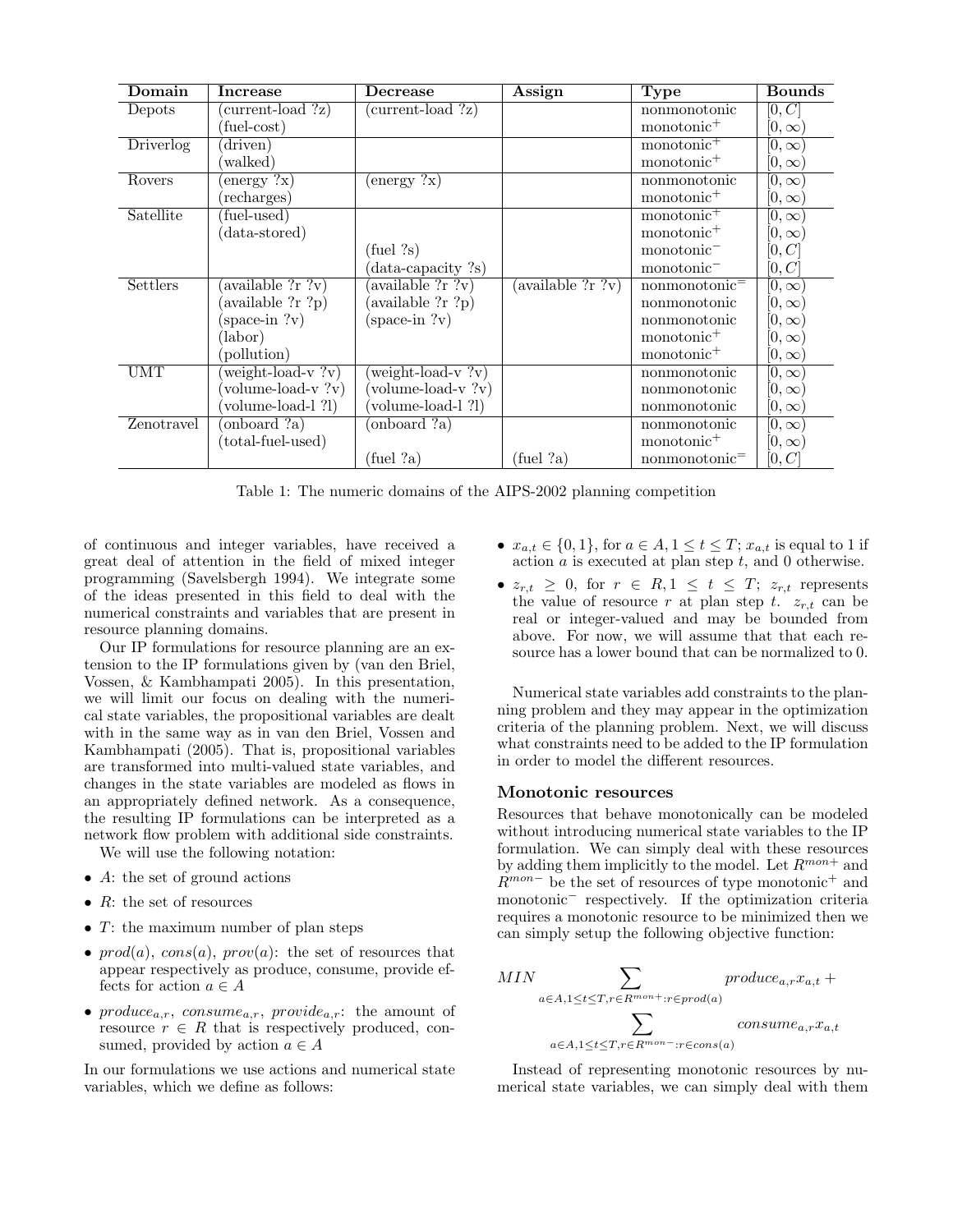by directly working on the action effects. In case a monotonic resource is bounded then we add an extra constraint to satisfy this bound. For every monotonic<sup>+</sup> resource r with an upper bound  $U_r$  we must add the following constraint:

$$
\sum_{a \in A, 1 \le t \le T, r \in R^{mon+}} produce_{a,r} x_{a,t} \le U_r
$$

Similarly, for every monotonic<sup>-</sup> resource r with a lower bound  $L_r$  and an initial value  $I_r$  we must add the following constraint:

$$
\sum_{a \in A, 1 \le t \le T, r \in R^{mon-}} \text{cosume}_{a,r} x_{a,t} \le I_r - L_r
$$

Note that in numeric planning domains where all resources are unbounded and monotonic, like the AIPS-2002 numeric driverlog domain, resource planning reduces to classical planning with cost sensitive actions.

#### Nonmonotonic resources

Resources that are nonmonotonic require the use of numerical state variables in the IP formulation. Since actions may increase or decrease the value of the resource, we need to keep track of their value over time. Let  $\mathbb{R}^{non}$ be the set of nonmonotonic resources only affected by produce and consume effects of actions, and let  $R^{non}$ be the set of nonmonotonic resources that are affected by provide effects of actions. If nonmonotonic resources are to be minimized then we can add them to the objective function as follows:

$$
MIN \sum_{a \in A, 1 \le t \le T, r \in R^{non} \cup R^{non} =: r \in prod(a)} produce_{a,r} x_{a,t} + \sum_{a \in A, 1 \le t \le T, r \in R^{non} \cup R^{non} =: r \in cons(a)} produce_{a,r} x_{a,t}
$$

Also for each nonmonotonic resource  $r \in R^{non}$  we must keep track of its value, hence we have the constraint:

$$
z_{r,t-1} + \sum_{a \in A, r \in R^{non}: r \in prod(a)} produce_{a,r} x_{a,t} =
$$
  

$$
\sum_{a \in A, r \in R^{non}: r \in cons(a)} consume_{a,r} x_{a,t} + z_{r,t}
$$

When an action has a provide effect on a resource  $r \in R^{non=}$  then the constraints for keeping track of the resource is more involved. In this case we currently use the linear inequalities as described by Kautz and Walser (1999).

## Preliminary Results

For our preliminary studies of the effectiveness of our approaches we compare to the work of Kautz and

|           |       | $_{1{\rm SC}}$ |      | ΚW           |      |
|-----------|-------|----------------|------|--------------|------|
| Problem   | Obj   | Nodes          | Time | <b>Nodes</b> | Time |
| 1, 2, 3)  | 3600  |                | 0.01 |              | 0.02 |
| 1, 3, 3)  | 6780  | 0              | 0.02 |              | 0.04 |
| 1, 6, 3)  | 9762  | 15             | 0.38 | 56           | 0.40 |
| (2, 4, 3) | 4500  | 0              | 0.05 |              |      |
| 2, 5, 3   | 5644  | 42             | 0.10 |              |      |
| 2, 4, 4   | 3939  | 4              | 0.14 |              |      |
| (2, 5, 4) | 5014  | $\overline{2}$ | 0.19 |              |      |
| 2, 6, 4   | 9273  | 606            | 0.28 |              |      |
| 3, 6, 5   | 8914  | 292            | 0.49 |              |      |
| 3, 7, 5   | 14919 | 2195           | 0.71 |              |      |
| 3, 8, 5   | 21164 | 717            | 0.96 |              |      |

Table 2: Results for the airplane domain, where the problem number is given by (#airplanes, #passengers,  $\#$ cities).

Walser (KW). We use the airplane domain, which is a modified version of the airplane example from Penberthy and Weld (1994) and Koehler (1998). One or more airplanes can fly between a number of different airports. A fly action consumes fuel and a refuel action provides fuel, hence fuel is a nonmonotonic<sup>=</sup> resource. The goal is to take each passenger to his or her destination while minimizing the total fuel consumption. We setup an IP formulation, which we call 1SC, where the propositional variables are modeled as in van den Briel, Vossen, and Kambhampati (2005) and the resource is modeled as in Kautz and Walser (1999). Hence, the main difference in these two approaches is how the propositional variables are modeled. Also, the KW formulation is specifically modeled for this domain with one airplane, whereas our 1SC formulation is domain independent.

Some results for the airplane domain are given in Table 2. All problems were solved to optimality, that is, the objective value represents the minimum amount of fuel needed to transport the passengers. Comparative analysis was made difficult by the fact that the KW formulation only works for single airplane scenarios, while our 1SC formulation can handle multiple airplanes and can be applied to a wide variety of other numerical planning domains. Nevertheless, on the problems that both approaches were able to solve our formulation outperformed the KW formulation in terms of number of branch-and-bound nodes and solution time.

### Future Work

Integer programming provides a strong framework for dealing with numerical constraints and optimization criteria. So far, only a few researchers have looked into the application of IP techniques in planning with resources, and we believe that there is significant room for improvement. Even though we are still in the early stages of our research, there are some potential cutting planes that we may be able to detect and add to our IP formulations. For example, the bound constraints on